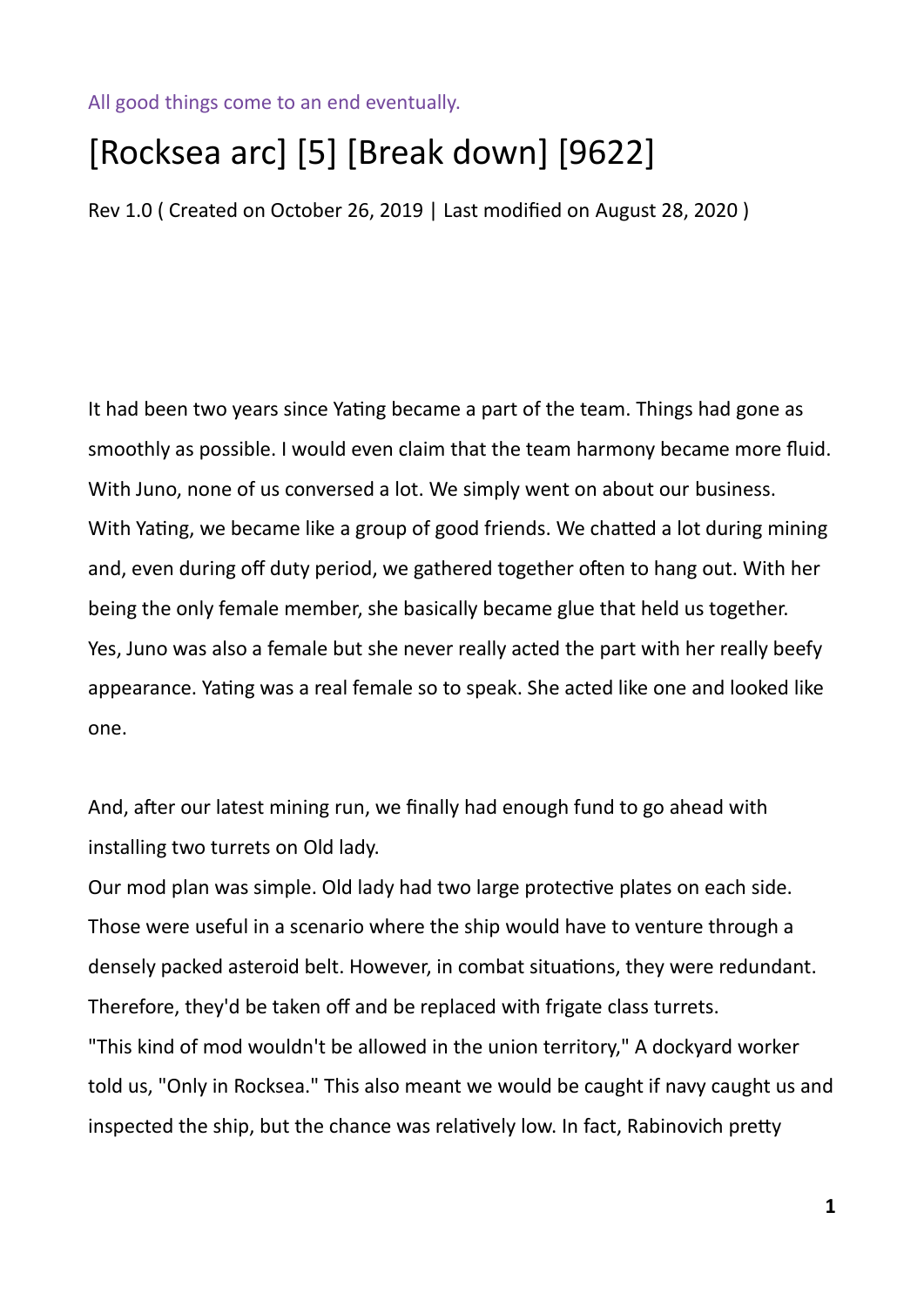much gave his word that no one would bother to inspect the ship.

We also worked alongside the docking bay workers at Oreo to keep labour cost down.

And, 14 days later, Old lady was ready.

"Lo and beold," Santino said in excitement in front of now-finished Old Lady with his arms spread out widely.

Old lady was no longer a mining frigate. With two large turrets, it was capable of shooting down Badger class frigates with just few well-aimed shots.

"We don't need the elevated bridge, do we?" I asked. An exposed bridge was a huge risk in combat situations.

"We will use the secondary bridge. We don't have the money to remove it for now," said Rabinovich.

Then it was time to visit Ehka at Duchess' boobs.

Once arrived, I informed her of the ship modifications and our desire of turning full time cargo runners.

She took a good look at our mods, and the first thing she asked was -

"Two turrets, automated?"

"Yes," I replied her.

"I strongly suggest adding at least one more turret that is manned. If you use only automated turrets, they can figure that out and use tricks to avoid being shot. If you add a human element though, things get a lot more complicated."

It made sense but we didn't have the credit to make the mod.

"We don't have any money on us right now. We need to do a job, fast," I told her. The rest of us, standing behind me, nodded weakly.

We had basically given up on mining and had to do a job fast to get us going. And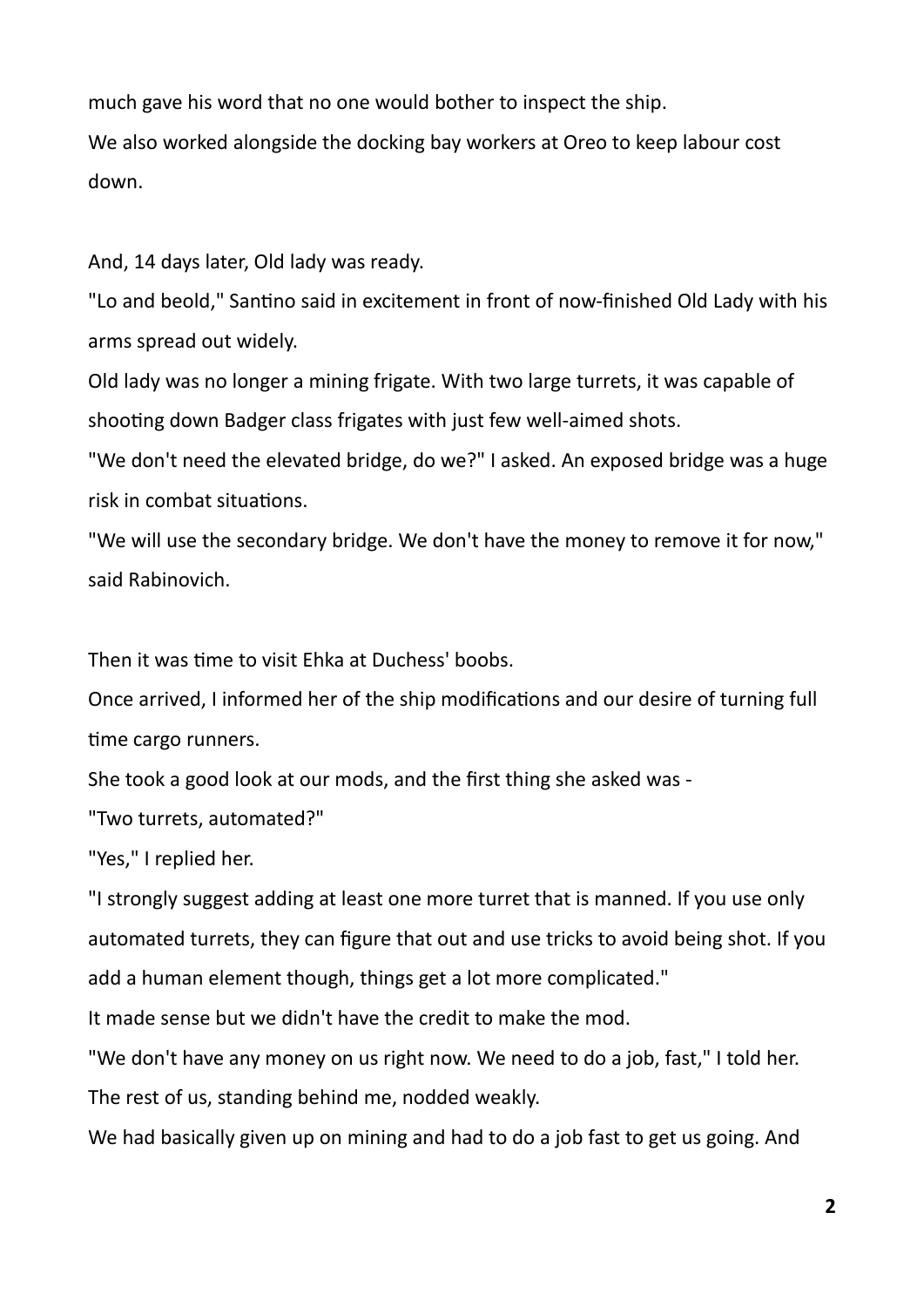our entire hope was resting on Ehka quite frankly.

Perhaps realizing this, she quietly nodded along and took a deep breath. "I get the picture," She told us eventually after a short moment. "There are plenty of jobs actually. It's just that I want to make sure that they get done, for my reputation.

A good repuation means more jobs. I think we can all agree on that, yeah?"

We nodded along and she continued.

"I will give you a job but your ship is not ready for the fat ones. You have neither combat experience nor a ship capable of doing decent combat."

After that, she gave us an easy job with a payment of mere 20,000c. However, the distance was short and it could be done in less than ten days. Most importantly, it would get us going.

"She seems to know what she is doing," Said Yating as we got back to the bridge of Old lady.

"She's a veteran. While she doesn't actually own the outpost, I'd say she is the shadow ruler," Rabinovish said.

"It sounds like you've done some research on her?" I pointed out.

"I've," He admitted. "She appears to be an ex-agent of the Union. So, she's no ordinary woman."

The job she gave us was a simple hauling job. Old lady was the only escort for two freights. We had no idea what kind of cargo they were hauling. We could have certainly scanned but that was generally against the code of conduct for hauling jobs.

"Can't be hauling too dangerous goods for this price range, yeah?" Santino told us casually, looking relaxed.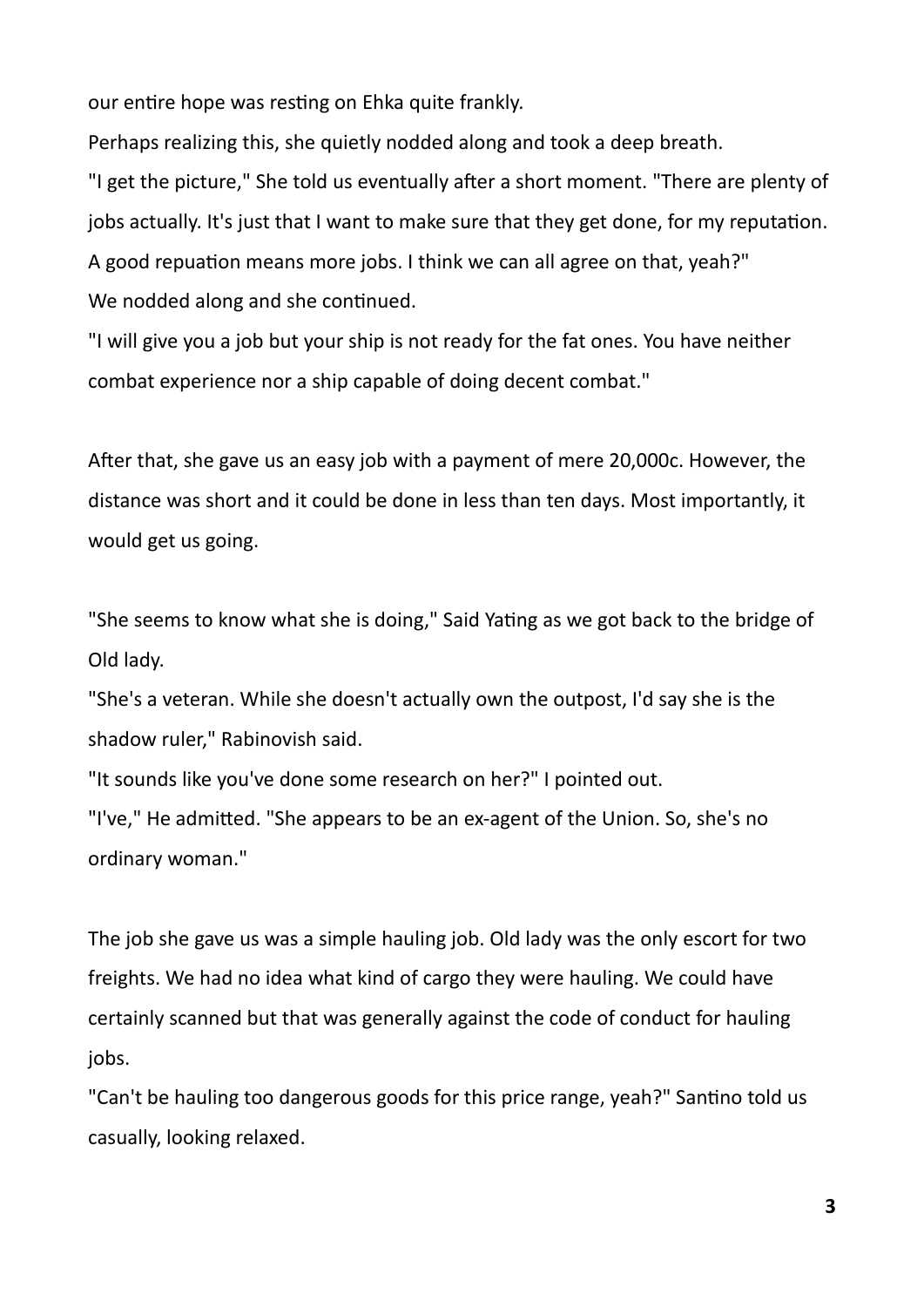He had a point.

The journey was eventless. From the start to finish, it was low profile. The freighters never made a single moment of noise and neither did we. They clearly knew what they were doing.

Once we arrived at our destination, and they made a call to Ehka that the job was done, the payment was deposited into our account shortly after.

And, like that, our lives as non-miners began. Our goal was to become a solo hauler because that was what Old lady was decent for. It had cargo as well as combat capabilities, but Ehka wouldn't let us do that right away, citing that we lacked experience which we had to agree or she wouldn't give us any jobs.

It would be almost 300 days before we'd run into the first battle. The job was nothing ou of ordinary. Old lady was a part of a convoy and was acting as a rear guard as well as hauling some stuff in addition. There were three Akabasa I and four badger escorts. Cargo was just miscellaneous stuff and was really nothing of value. We didn't expect any troubles. Then -

"10 signatures detected, 10 Badgers!" Yating alerted all of us. We were really slacking, so it took us few minutes to gather at the bridge, the secondary one. We wouldn't use the primary, exposed, bridge. In fact, we haven't used the primary one ever since we restarted our lives as a hauler.

"Pirates? Why? We haven't got anything of value?!" I heard Santio utter just as I rushed into the bridge.

"I don't know. But they are here, approaching fast. ETA is less than 60 seconds!" Rabinovich entered. He wasn't wearing his top and was half-naked. "Pirates? For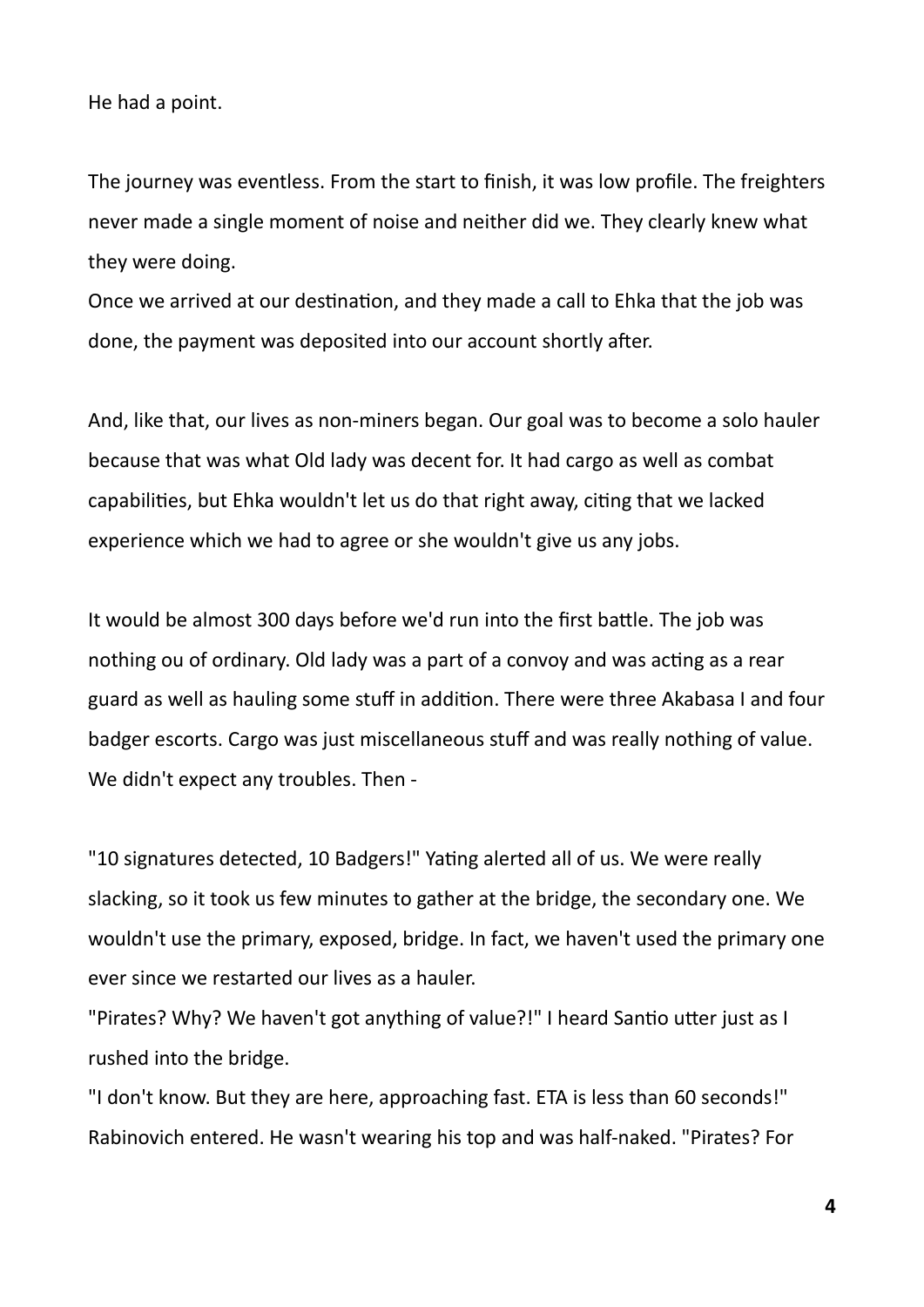real?" He inquired.

The convoy didn't really have a leader, but Old lady was the most powerful ship, not to mention a fact that it was a rear guard. Therefore, naturally, we took a charge of the situation.

Rabinovich activated a private channel to the convoy and told them, "Akabasas, stay behind nearby rocks. You guys don't have shields. Badgers, form a formation around Old lady."

It was a reasonable request for survival. While the Akabasas obeyed, the badgers did not.

"Who made you the leader?" One of the Badgers talked back.

"This is not the time for this!" Rabinovich barked but had no effect. The four Badgers just charged in against the pirates, and two of them were pretty much instantly trashed as soon as dogs fights began. The rest two started to flee.

"God damn it!" I blurted out of frustration. If the four Badgers used Old lady as a point of defense, it would have worked out so much better. Now it was just Old lady against ten Badgers.

"What do we do?" Yating inquired us. We could still flee at this point.

"We ain't running," I told her. "If we run, we will be done for. Activate the turrets and hug a rock."

Hugging an asterioid would provide us some protection, I felt. Neither Rabinovich nor Santio opposed to my idea.

The automated turret proved to be effective for a short moment before the badgers were dodging it completely. It was when I recalled Ehka's remarks on pilots being able to outsmart automated turrets.

As soon as I realized that, I dashed to a nearby console and worked on taking control of one of the turrets. I didn't know how to control a turret but I felt it was better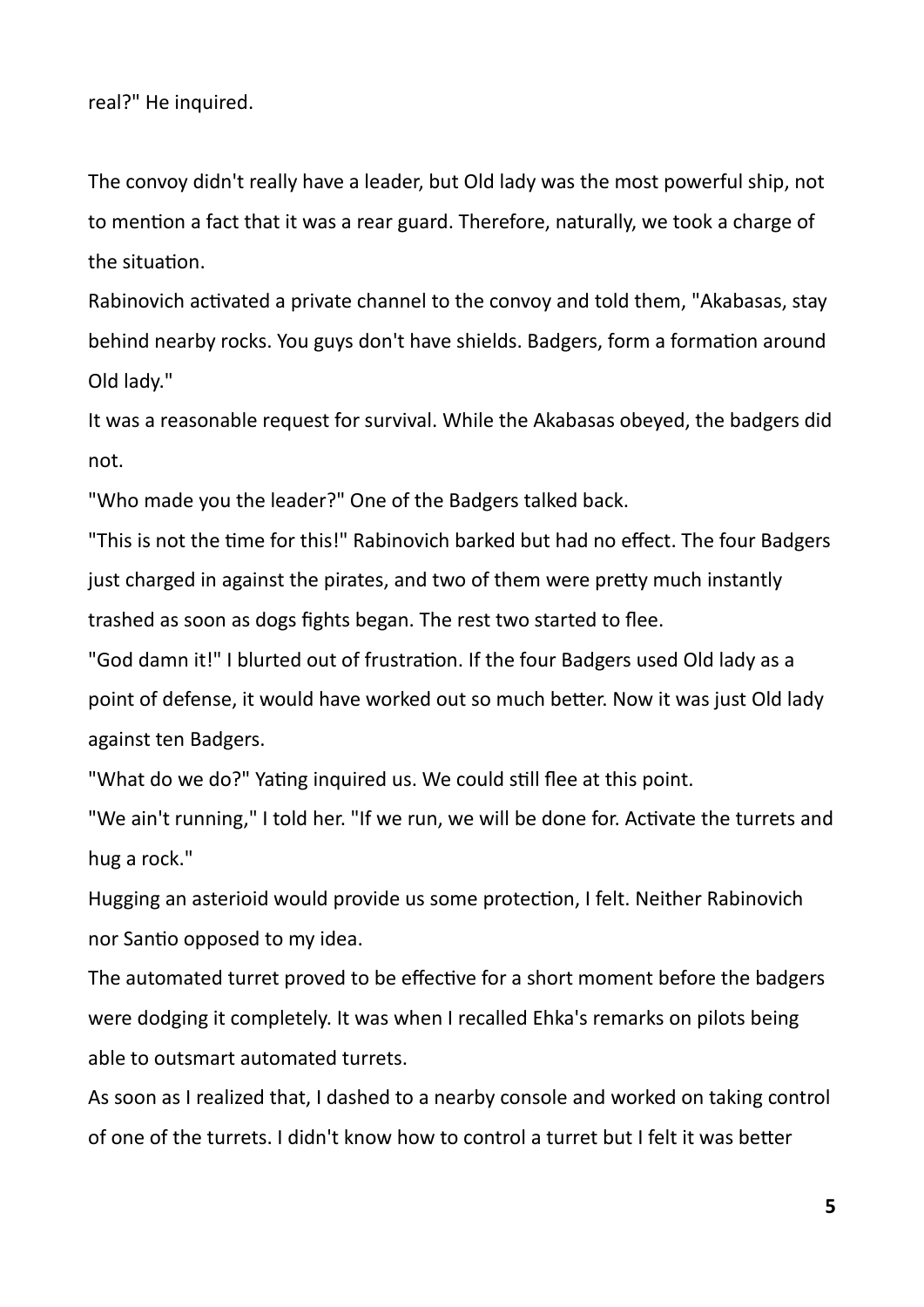than missing every shot.

Because the turret wasn't meant to be controlled by men, options I had was very limited. A manned turret would have its own cockpit indeed. All I could really do was awkwardly veer the turrets in random directions while letting it fire shots. The mates stared at me swiping across a touch sensitive console awkwardly. None of them stopped me though. The automated turrets were missing all shots either way.

To my, or our, surprise, because I was controlling the turret so awkwardly, the attacking badgers lost some of their rhythm, and an automated turret landed a lucky shot on one of them. It was a critical hit, and the badger exploded pretty much instantly on the spot.

Rabinovich and Santio cheered on while Yating let out a long relived sigh. The lucky shot disturbed them and soon enough another badger was shot down by the automated turret.

"God, I suck," I uttered while fanatically swipping cross my control in an effort to control a turret.

"You suck in a good way!" Santio snickered in response.

With two of them suddenly gone, the pirates had to make a quick decision to whether press on or just bail out, and it didn't surprise us when we saw them bail out because our cargo was literal garbage.

I mean we were carrying garbage. Garbage still had a value for A.C.M. reactors. For small stations like Oero, their waste level wouldn't be high enough to power an A.C.M. reactor. There were other options like nuclear, fusion, and even plasma reactors but A.C.M. reactor was favored due to its low risk and it being virtually maintenance free once set up properly.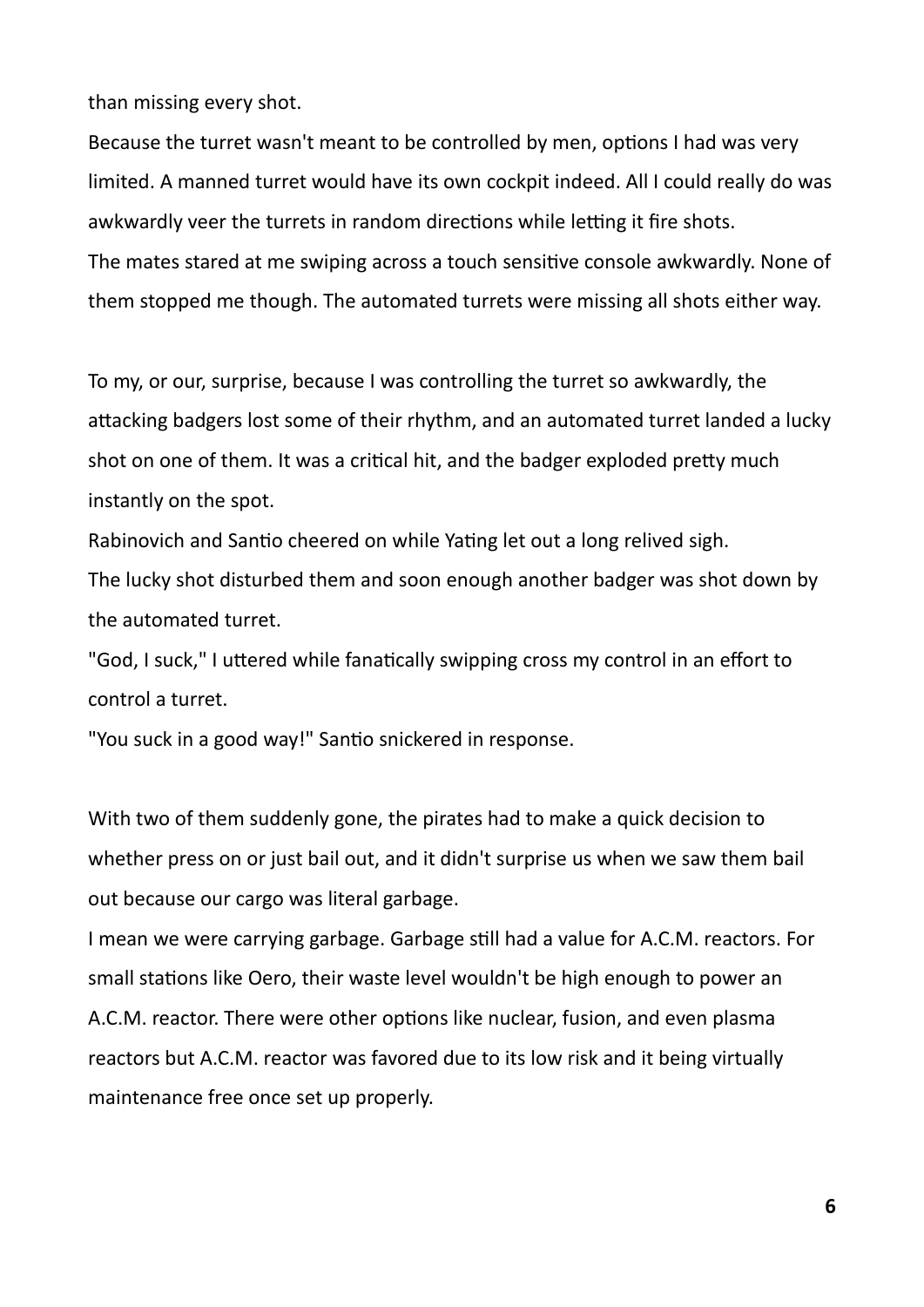"Why the fuck did they attack us to begin with?" Santino loudly complained. He had a point, given our cargo.

"Maybe, they were desperate," Yating replied.

"For what?!" Santino barked back but quickly apologized to her for raising his voice. Rabinovich clapped his hands to gather attention. "Alright, guys, let's get this job done. Vazken, can I ask you to keep watch with the turret control." I nodded at him. "Sure thing." It wasn't like I had anything better to do either way. The mates left the bridge and I was left alone.

The rest of the journey was quiet and the job was successful. We were paid more since the badgers bailed out. Basically, we received their shares.

Ehka congratulated us for surviving the first attack, telling us that not all of them would make it out alive.

Then we had a few days of rest and were given another hauling job. And this was where things started to veer off.

You see, we used to stay at Oero when we were mining. Station Oero had virtually nothing. It was a tiny station that was pretty much dedicated to processing ore. It had a docking bay, an office to process invoices, and that was it.

There was nothing to do at the station, and that was hiding faults in our members.

Ever since we began to stay at Duchess' boobs, initially Rabinovich stayed well away from the station itself. He stayed mostly on the ship during breaks. Eventually though, he started to visit the brothel as well as the bar.

In fact, he began to turn up drunk or even really late. The first time, we let it go. After all, it was the first time. The second time he turned up drunk, we also let it go. The third time though, Santino had enough. As soon as he saw Rabinovich lazily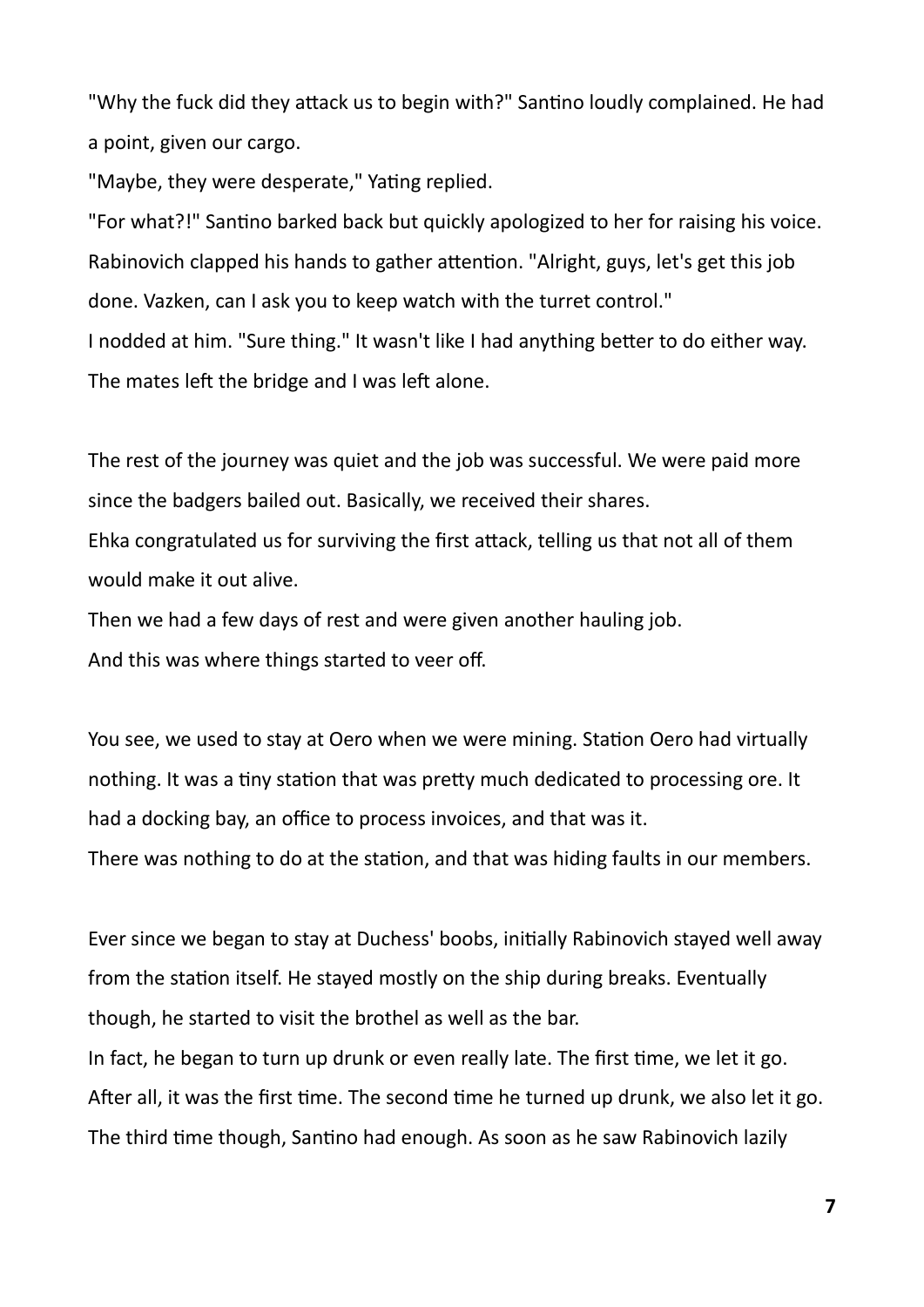walked into the bridge looking clearly drunk, he barked at him.

"Dude, what the fuck is wrong with you?"

To which Rabinovich replied indifferently, "What?"

"You are drunk, and it's not the first time."

I glanced at Yating and so did she. When our eyes met, I shrugged and so did she. Rabinovich was rather calm in his voice. "Leave me the fuck alone, dude. It's not like we have to work right away. I will get some sleep and get sober."

To be utterly honest, he had a point. We had done nearly ten hauling jobs so far and we usually had nothing at all to do for first several days. Still, that didn't excuse his recent behavior.

During first few minutes, Rabinovich was relaxed and deflected a lot of barking from Santino. However, at one point, he began to get agitated from his continous verbal attacks.

"Bugger off, dude!" He raised his voice, and the tension on the bridge shot up suddenly. Santino, realizing that he pushed him far enough, thankfully backed off. Both guys were fuming and grawling but it didn't escalate.

However, it didn't end there. Rabinovich's behaviours continued to get progressively worse, even skipping out an entire job because he was too drunk to work. Yating seemed to have restrained Santino from going after him but it was Rabinovich who dropped the bomb first after a while.

"I want out," He declared when we just got back from a hauling job. It was his second time skipping out the job. I did find it weird that he was sober this time. I guess he at least had the decency to do this while sober.

Santio took a deep breath as he placed his hand on his waist. Yating was right next to him, silently obseving so that he would not go too far. As for me, I stood idly. I mean,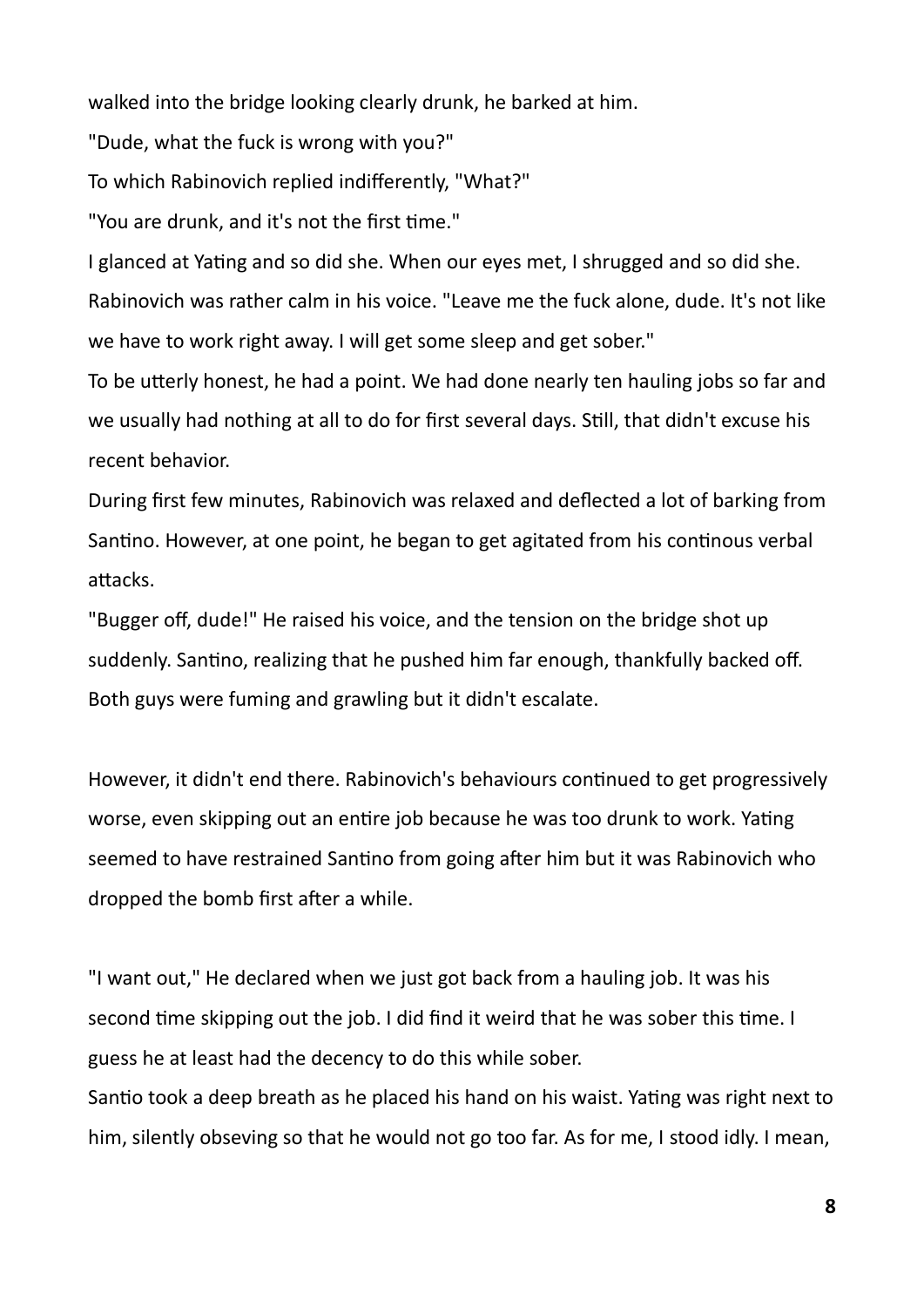what was I supposed to do or say?

"You know," Santino eventually replied. "Normally, I would ask why and would try to stop you, but I think we all foresaw this coming sooner or later." Then he looked at me and said, "Vazken, you agree, right?"

I nodded and told him, "Yeah."

We had a problem with settling the money. Basically, I did not have the money to pay Rabinovich's share. I used my savings to pay Juno's share a while back. Even Santino didn't have enough credit to pay him, either.

So, we had two options. One was to get a loan using Old lady as collateral. The other was selling Old lady all together. The latter option would mean the end of the group although, with Juno and Rabinovich gone, I'd say the group was over.

I was having the discussion with Santino. Rabinovich wasn't present. He basically told us that he just wanted his share and didn't care how we'd come up with the credit. Yating wasn't a founder. Thus, she had no right.

We were on Old lady's bridge, the primary one with windows. We stood by a console that was near the front window.

"Two options," Santio told me as he gazed through the window to watch the docking bay. "One, we get a loan. Two, we sell Old lady. What's your take?"

I folded my arms and followed his gaze to the window. The docking bay at Duchess' boobs was far larger and far busier. There were ships coming in and out as we discussed.

I told him my earnest opinion which had been in my mind for a while.

"I think this team is done for," I said to him. "With Rabinovich gone, that's half of the original crew. Let us go on our own ways."

His reaction was positive as if he also wanted to go on his own way. He nodded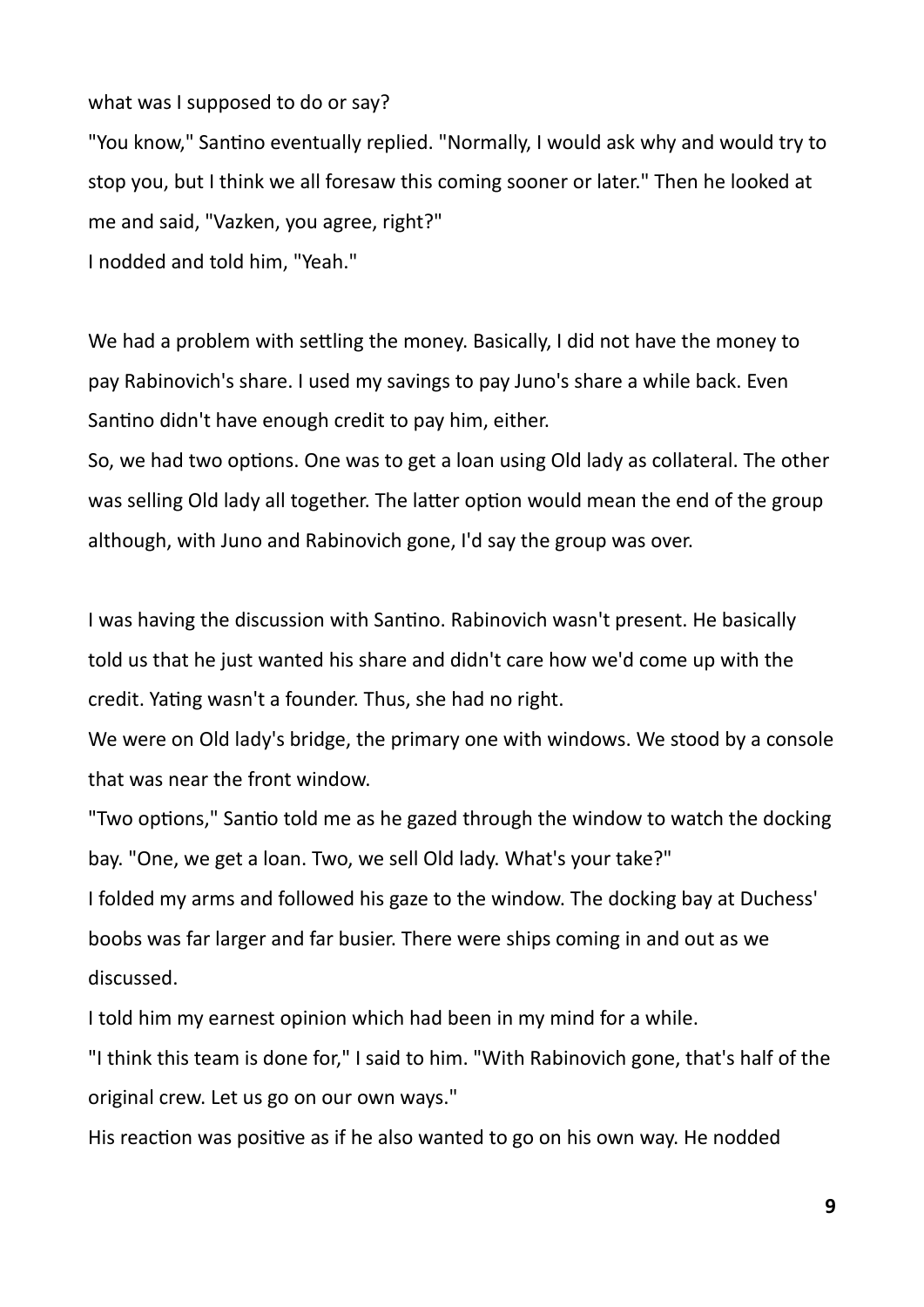along as he patted my shoulder.

"I will be honest," He said to me. "I've also wanted to go on my own way. Well, with Yating."

I sort of figured as much. He clearly wanted more private time with her, and our presence prevented that.

"So, selling Old lady then?" I said to him. We just finished the payment for the ship. It was fully ours.

Sagging shoulders but looking clearly happy, Santino replied, "Yeah, I guess. It sucks that we are selling her as soon as she has become fully ours, but then, hey, it could have been worse."

I wasn't sure about that. To be honest, I didn't want to sell Old lady. I did feel that the team was done for though.

Once the decision was made, things progressed swiftly. Old lady was sold within days after it was put on the market. Santino was in charge and he told me something interesting.

"A tracker?" I raised my voice a bit when he told me that.

"Yeah, a tracker. Nothing bad. I understand that Old lady was your first proper vessel. So, I put a tracker on it. Here is the key."

He handed over a small data chip to me and continued, "This chip contains a tracking number for Old lady. If she is sold again, as long as the transaction is done legally on the market, you will be able to track who she was sold to and where, making it easy to track her down and buy her back if you want and can."

"Oh, wow, I didn't know such a thing existed."

"You need a broker license which I do."

I chuckled weakly. "Dude, you were a ship seller before?"

He waved me off. "Yeah, yeah."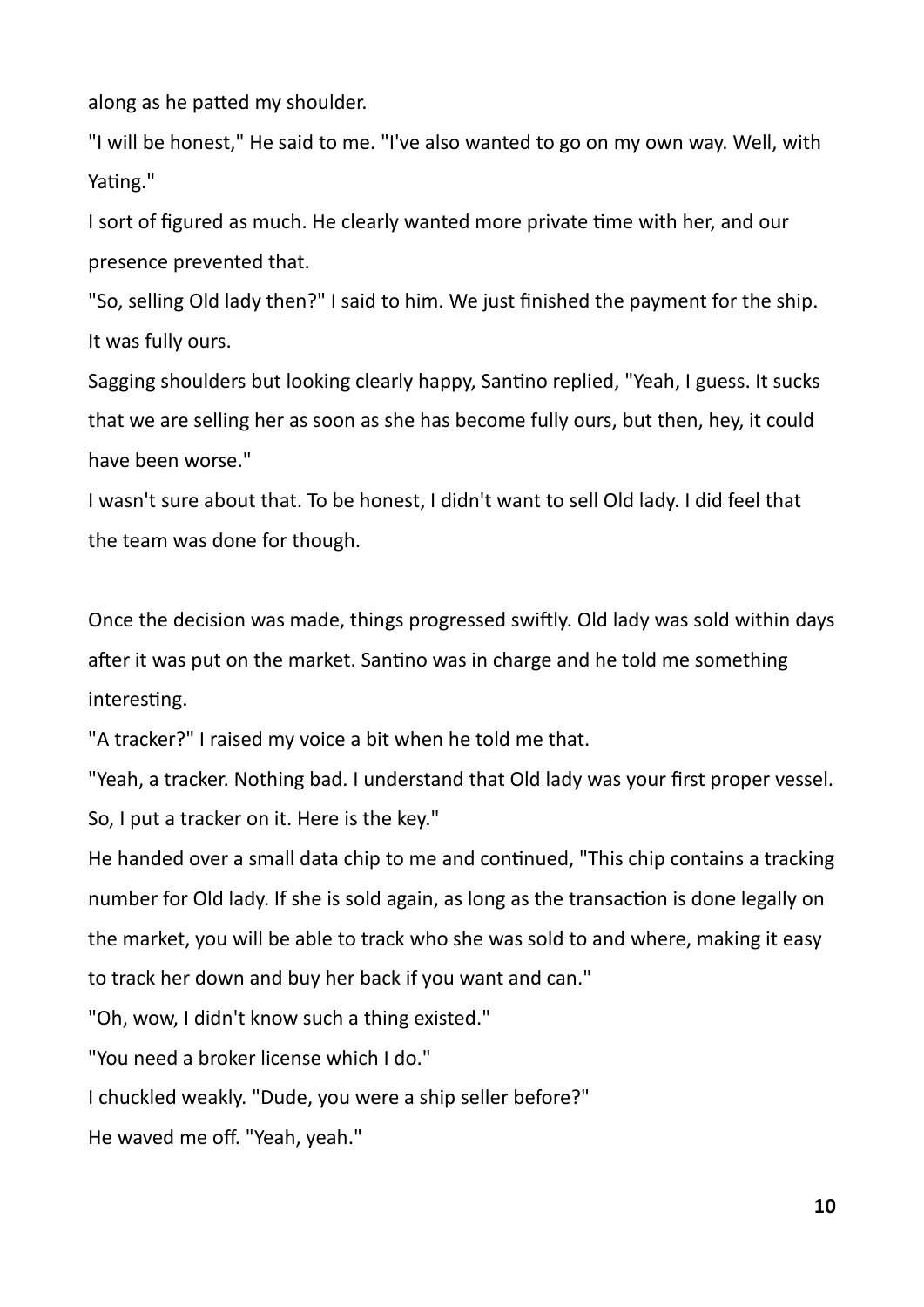A ship broker was a common job. In fact, its entry barrier was so low that it was a job for those who couldn't get a proper job. Even being a miner was perceived better than being a ship broker.

Within half an hour, my share was transferred which stood at nearly 5 million credit. That was a lot of money but I wasn't going to get carried away. I was jobless afterall. Shortly after, I paid a vist to Ehka and explained my situation to her, asking her for a job in the end.

I was in her office. There was a rather noticeable muffled loudness despite the room being sound proof. After all, it was located inside of the bar.

The room was rather lifeless with a simple aluminum desk. She was browsing the net while she listened to my woes.

"I see," She stoically replied once I was done explaining. "You lasted long enough, I suppose. Such groups never last long." She tapped on the desk which shot down a holographic screen floating few inches above. Crossing her legs, she rolled her chair to face me who was standing a short distance away from the desk.

"So, you need a job. I have something in my mind," She said to me. "You are going to need some commitment though."

"Meaning?"

"This station always needs security enforcers. In fact, we are hiring, and you need a job. The issue is that you don't have a ship."

She recommended me to purchase a badger. She added, "You can certainly loan it but, in long term, owning it saves money. And you can mod however you want if you own the ship."

A badger was a frigate class vessel. Compared to a more expensive SSS Robin, it was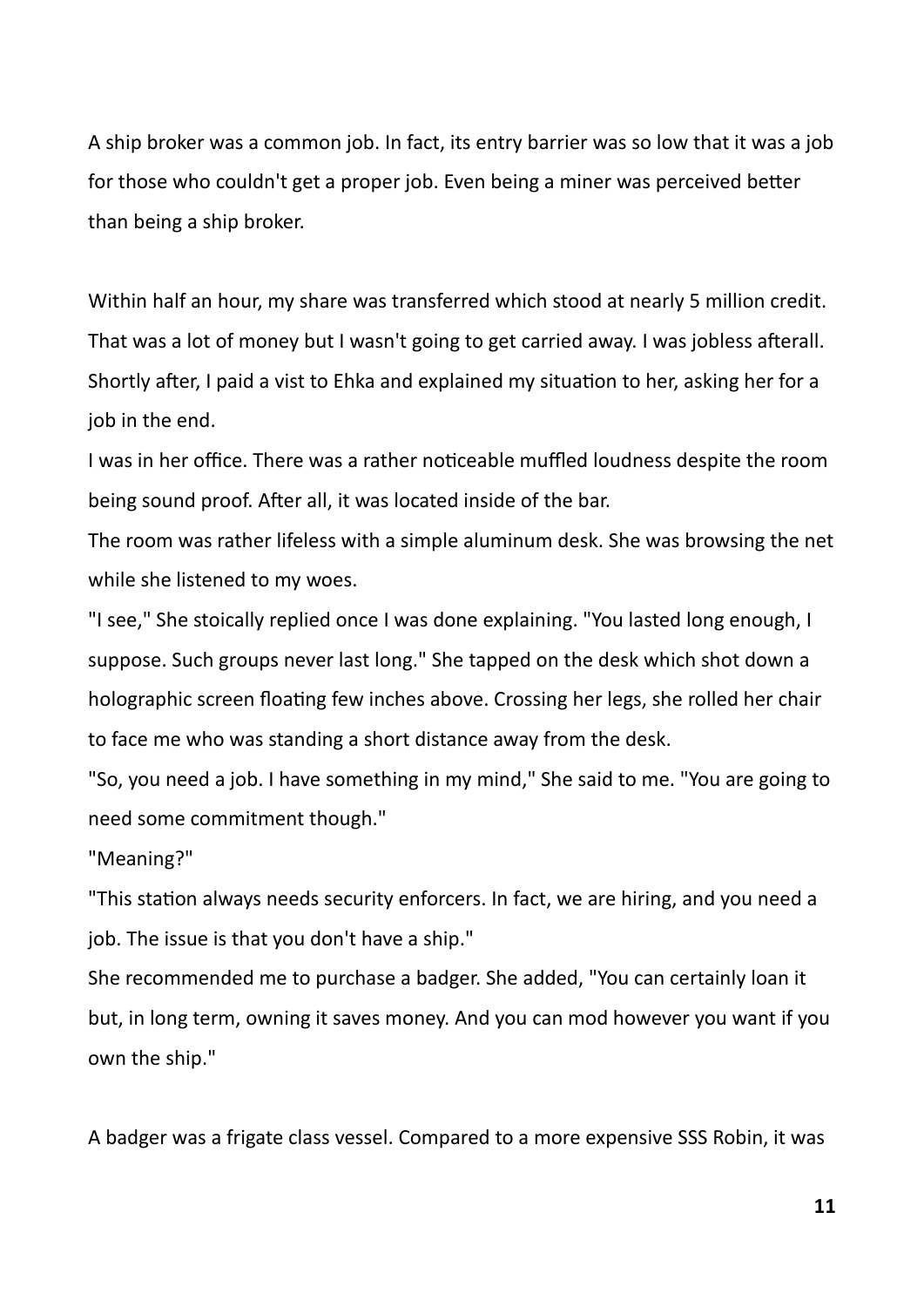considered a lowend ship. Regardless, badgers were really common in Rocksea. Pretty much every pirates used one after all. As far as I was aware, the hull itself cost only 400k top, brand new. But, once you add a better engine, better thrusters, guns, and whatnot, the overall cost shot up. I wasn't sure how much it would exactly cost me in the end.

As if she read my mind, she told me, "Two and half mil."

"Pardon?"

"Two and half mil is what a fully geared badger costs. I am pretty sure you can afford that, given you had a share in that Lightwave mining frigate."

I could. That didn't mean I would though. I was hesistant because the job would involve combat. Call me a coward if you want but I value my life.

"Ehh, I am not so sure...."

"What are you going to do then? Back to mining?"

That certainly was an option.

"Look, mining isn't bad. It's a steady income source, but you've been outside. I don't think you can do mining anymore. Mining is for those who don't know anything better."

I cast my eyes downwards and thought about what she said. She had a point. I didn't really feel like going back to mining.

"Time to get used to the tougher side of the life, Vazken. It's the only way to climb the social ladder. While there is nothing wrong with trying to be safe, we live in Rocksea. Safety is a luxury."

She had a point, I felt. It was really a time to move on with my life as well as my style of life.

I nodded at her and told her, "I understand." But I sighed still. "I will do as you say. I reckon that you will hire me?"

"That's right. I like you. You are cool headed. Too many guys think being hot headed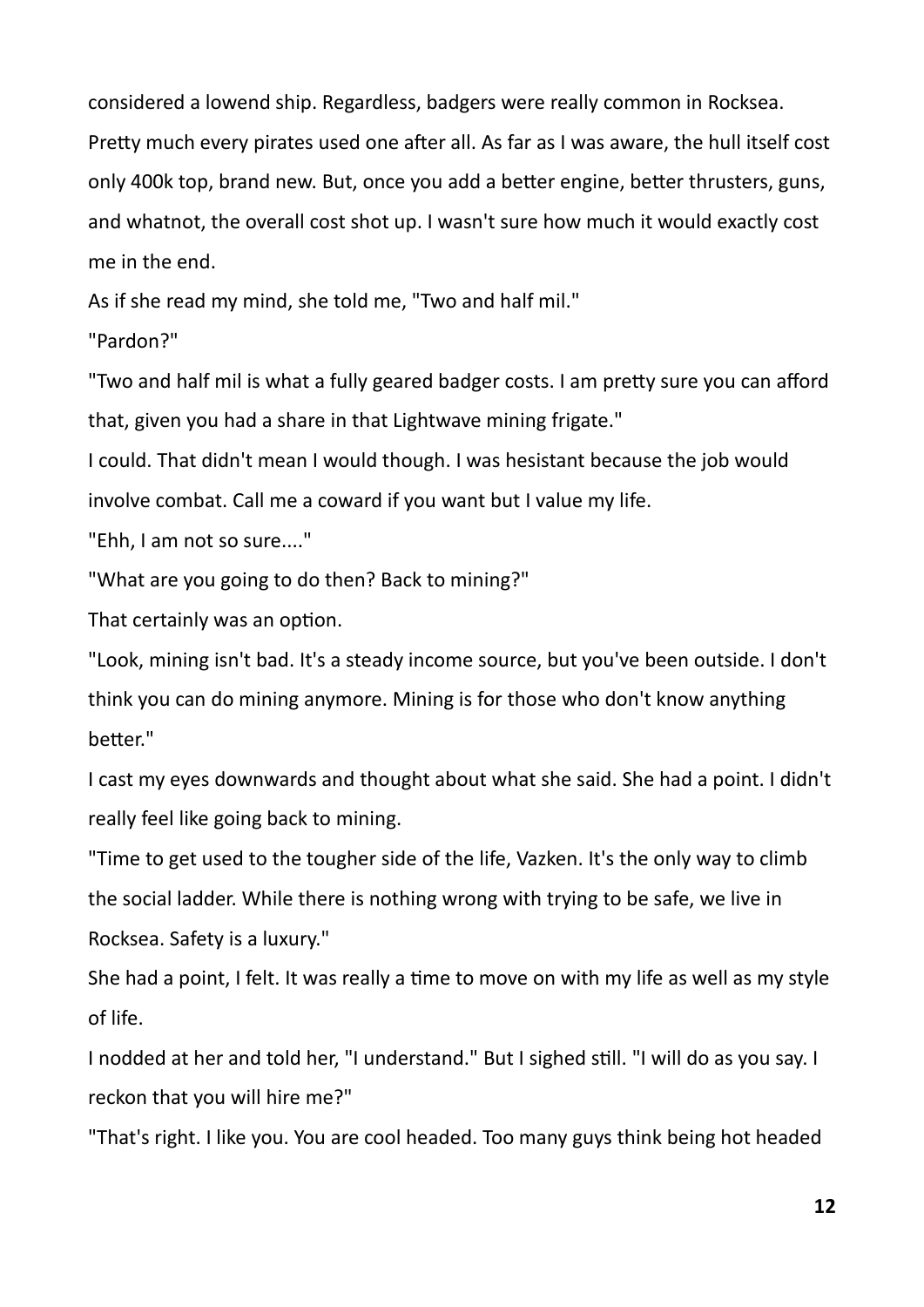is the way to go, but nope. Being hot headed shortens one's life. Perhaps more importantly, you'd make a good security guard."

I was glad that she pointed out my positives. Regardless, I had to ask what I had to ask.

"Is it a full time job?"

She gave me a nod.

"May I see the contract details?"

There was a faint grin on her face. She activated her computer and a holographic popped up above her desk which, after a short moment, levitated its way to my eye level, displaying my contract details.

The contact looked weak initially.

"It says 3,000c for 90 days. Can't be true, can it?"

She replied, "It is correct. That is the basic salary. Look at bonuses and add-ons."

Each cases I solve would grant me 500c per. If it was a bigger case, like a fight, the bonus was 1,000c for stopping it before it would get out of control.

A good behavior bonus was also present where I'd receive an addtional payment of 1,000c if I wasn't caught in any troubles for 90 days.

She added as I read the contract, "If you do your job, it's easy to earn well over

10,000c per 90 days. If you slack though, it's 3,000c plus maybe 1,000c good behavior bonus for you."

It seemed clear that she had thought things through and came up with rather controversial contract terms. I wasn't planning to slack anyway, so I decided to see how it'd go.

"Any minimum contract term?"

"No, but you must complete the first 90 days at least. The loss is on you anyway since you'd be investing in a badger."

Fair enough.